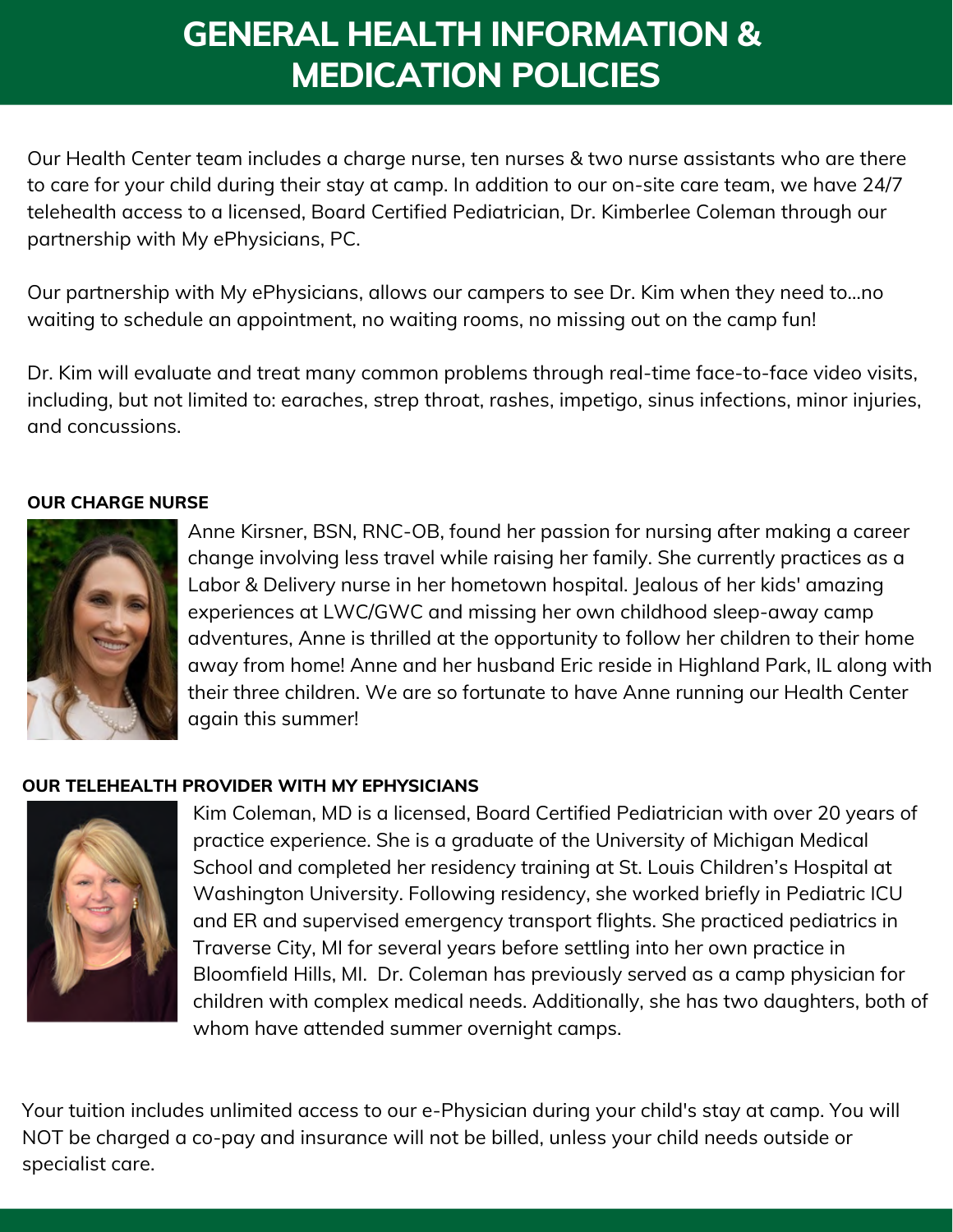# CAMPER MEDICAL & HEALTH HISTORY FORMS

- Each camper is REQUIRED to have a completed physical examination before arriving at camp. Physicals must have been completed within 12 months of your child's 2022 camp arrival date, per the American Camp Association.
- Physician's Examination Form must be completed and signed by your child's physician/PA/NP and is DUE NO LATER THAN JUNE 1ST. This form can be mailed to our winter office or uploaded to your CampInTouch account. If there are any changes in your child's health after you send the form, please contact us. \*If this form is not signed, we do not have the right to treat your child, even if it is an emergency.
- Please make a copy of the Physician's Examination Form for your records before you return the form to camp.
- $\bullet$  If your child has had a school physical during this time frame, you MAY submit that form as long as it indicates clearance for Physical Education/sports and includes your child's immunizations. A parent will still need to complete the Health History Form online.
- If your child is NOT current on ALL IMMUNIZATIONS required for camp attendance, please contact us for further information. Campers age 11 and older are required to receive the Tdap Vaccine (Tetanus, Diphtheria, & Acellular Pertussis) AND the Meningococcal Vaccine.
- Please upload a copy of your child's COVID-19 Vaccination Record Card in your camper's [CampInTouch](https://lakeofthewoods.campintouch.com/v2/login/login.aspx?_ga=2.31563067.446320597.1645564866-762335740.1613679081) account.
- If your child has diabetes please contact camp for an additional form that your doctor must complete.

#### INSURANCE INFORMATION

Medical care provided by any of the on-site camp nurses or Dr. Kim is included in the camp tuition. If your child needs outside medical care, parents/guardians are responsible for all expenses involved. The medical provider will bill your insurance company directly and invoice you for any expenses not covered by your insurance.

Please fill out and complete the insurance section on the Health History questionnaire in your CampInTouch account. If we have to obtain a prescription for your child, the local pharmacy will file claims for all prescriptions with your insurance company. They will charge the co-pay to us and in turn we will bill you for anything your insurance does not cover.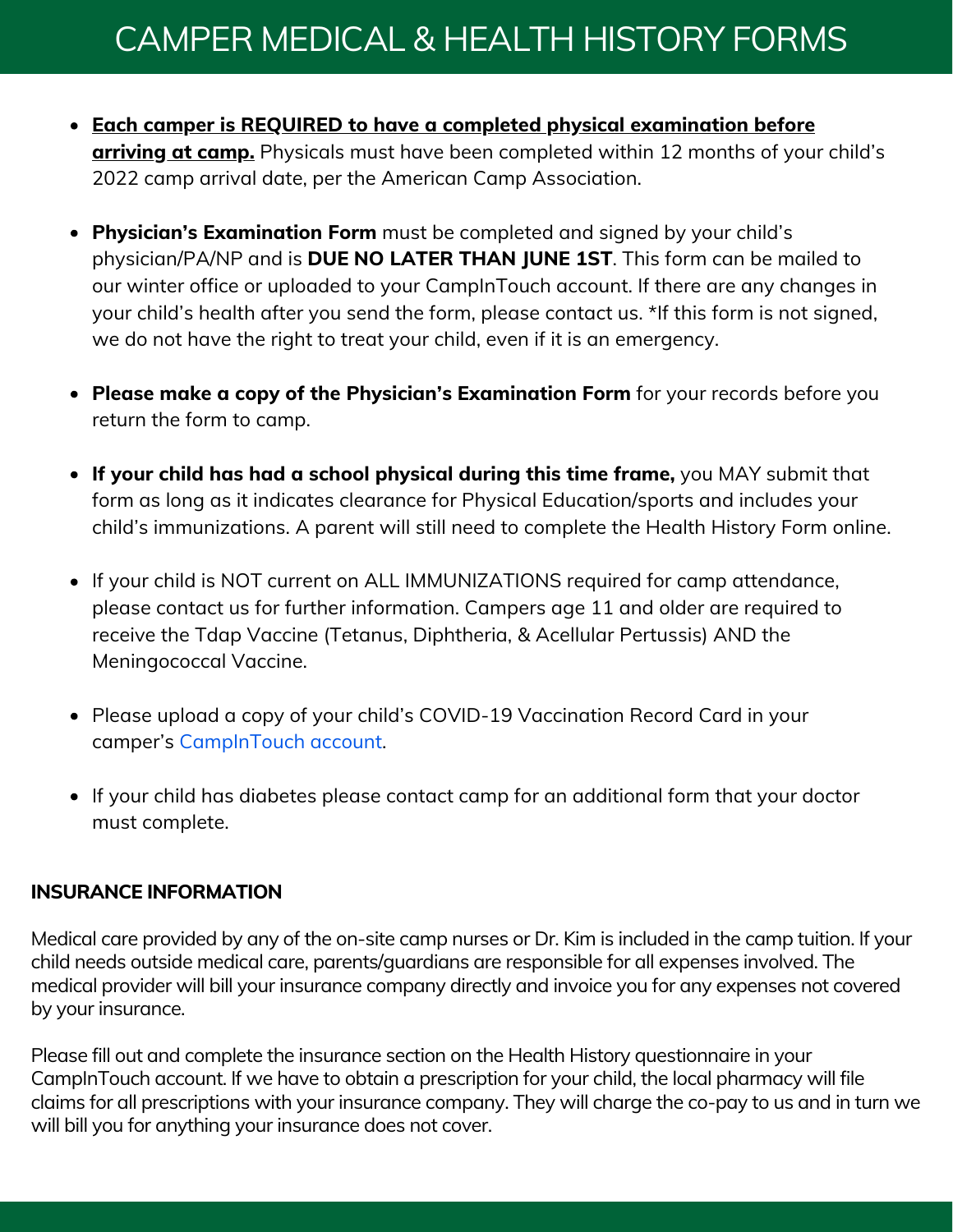## MEDICATIONS AT CAMP

We REQUIRE all prescription and non-prescription medications to be ordered and dispensed by CampMeds. This includes "as-needed" medication that is not taken daily.

To meet the needs of our campers who require medication and to comply with strict state regulations regarding medication dispensing for summer camps, we work with CampMeds Inc., a pre-packaging medication program.

Medications are individually packaged by CampMeds and sealed according to date and time of administration. This method of dispensing medicine during camp minimizes potential errors, ensuring that every camper gets the correct medication and dosage, at the right time, on the right day.

### FAMILIES ARE REQUIRED TO USE CAMPMEDS FOR:

- ALL Prescription medication (both daily and as-needed)
- ALL Non-prescription medication such as allergy medication (both daily and "as needed") including melt tabs.
- ALL Vitamins. For specialty vitamins/supplements, email CampMeds to confirm they can be provided. Gummy vitamins/medications will NOT be administered. Please ask your doctor for an alternative chewable or melt tab medication to replace the gummy.



### THERE IS A \$100 FEE CHARGED TO FAMILIES WHO DO NOT ABIDE BY OUR MEDICATION POLICY. THIS FEE IS CHARGED PER MEDICATION.

In addition, medications that are sent with campers on opening day that are not authorized will not be administered for 48 hours.

Our Health Center stocks OVER THE COUNTER medications such as Tylenol, Advil, Benadryl, Claritin, TUMS, Imodium, etc. There is no need to have CampMeds dispense typical OTC medications unless taken daily.

If your camper will be taking medication at camp this summer, please read the CampMeds information & FAQ's included in this mailing and go online to the CampMeds website: [www.campmeds.com](http://www.campmeds.com/) to register your camper.

We require 100% participation in CampMeds for all campers taking medication at camp. We will not be accepting medications that arrive with campers on opening day. The only exceptions to this policy are antibiotics or a short-term prescription that was prescribed RIGHT before camp, or the exception medications outlined above. Please notify us at directors@lwcgwc.com if your child has been prescribed a short-term med right before camp.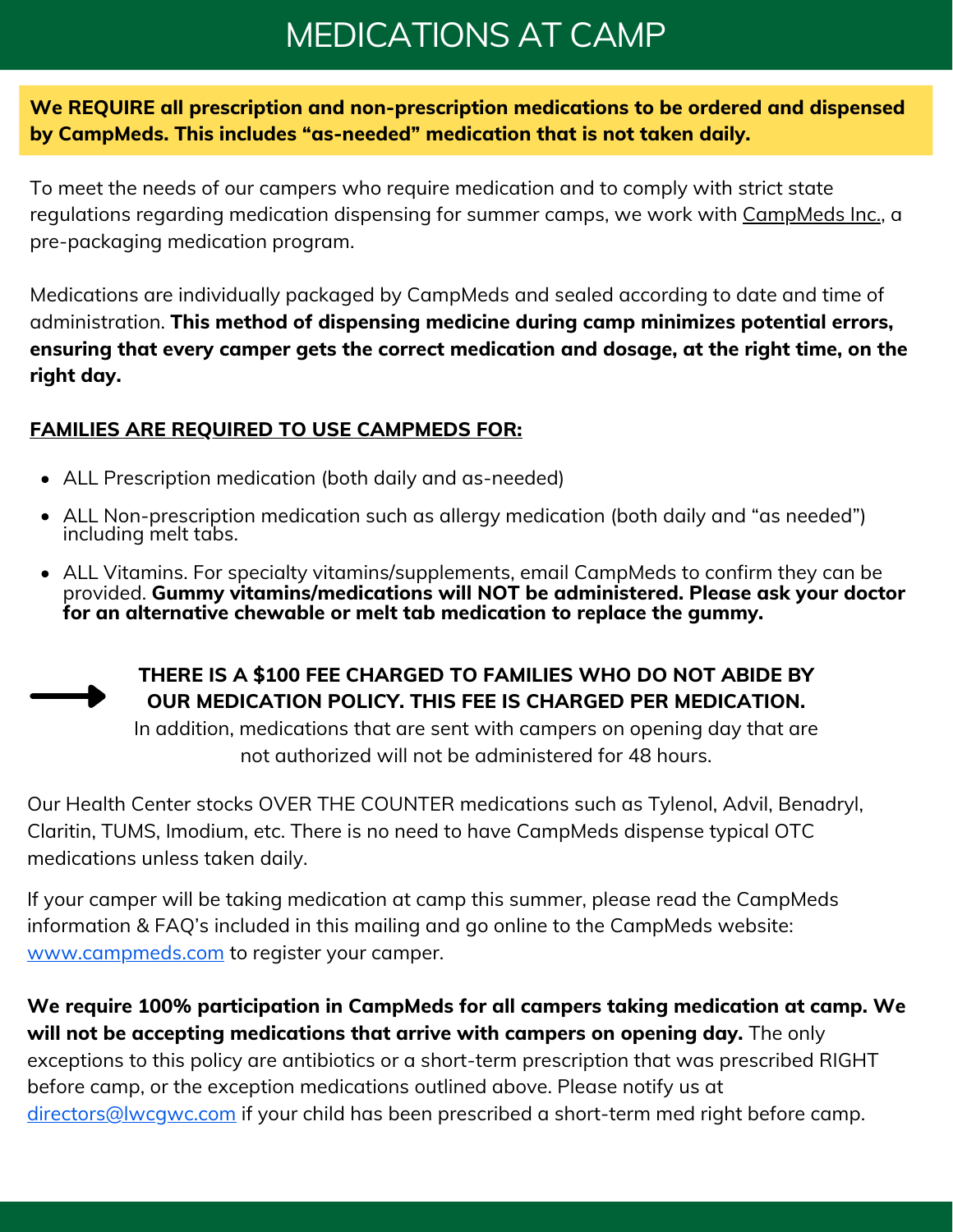# MEDICATIONS AT CAMP (CONT.)

CampMeds works with most insurance companies. If for some reason, CampMeds is not able to fill your prescription due to insurance, they will notify you. Please forward the email you receive from CampMeds to us at *[directors@lwcgwc.com](mailto:directors@lwcgwc.com)* and we will contact you for further information on how to get your child's medication to camp.

### THE ONLY CAMPMEDS EXCEPTIONS:

- Accutane
- Birth Control Pills
- Injections (growth hormones, Epipens, insulin, etc.)
- Refrigerated medications

## These are the ONLY exceptions!

If your child takes any medications on "The Only CampMeds Exceptions" list above, please do the following:

- Fill out the "Medication Exception Form" found in your CampInTouch account. 1.
- Mail the Medication Exception Form WITH your child's medication to arrive at camp one week 2. prior to your child's session.
- 3. Any exception medications must be mailed in original bottles or packaging with dosage notes clearly marked. Please make sure medications do not expire during your child's camp session.
- If your child takes other medications that are NOT on the exception list, you must order those 4. medications through CampMeds.

## HOW WE DISTRIBUTE MEDICATIONS AT CAMP

According to state law, ALL medications (prescription and non-prescription) must be kept in the Health Center. The only exceptions are emergency meds outlined in the "Emergency Medication" section below.

DAILY MEDICATIONS will be distributed at mealtimes outside the dining hall.

- Medications should be timed to be taken at mealtimes except for Growth Hormone Injections, Sleeping meds, and Enuresis meds.
- Meds that are taken twice a day will be given outside the dining hall at breakfast and dinner.
- Routine allergy medications and asthma medications ordered for the evening will be given at dinner.
- Allergy or asthma medications marked for bedtime administration may be administered instead at dinner under the discretion of the Charge Nurse and/or Camp Director per our camp policy.

\*If your child takes any of the Exception Medications while at camp you MUST fill out the MEDICATION EXCEPTION FORM found in your CampInTouch account.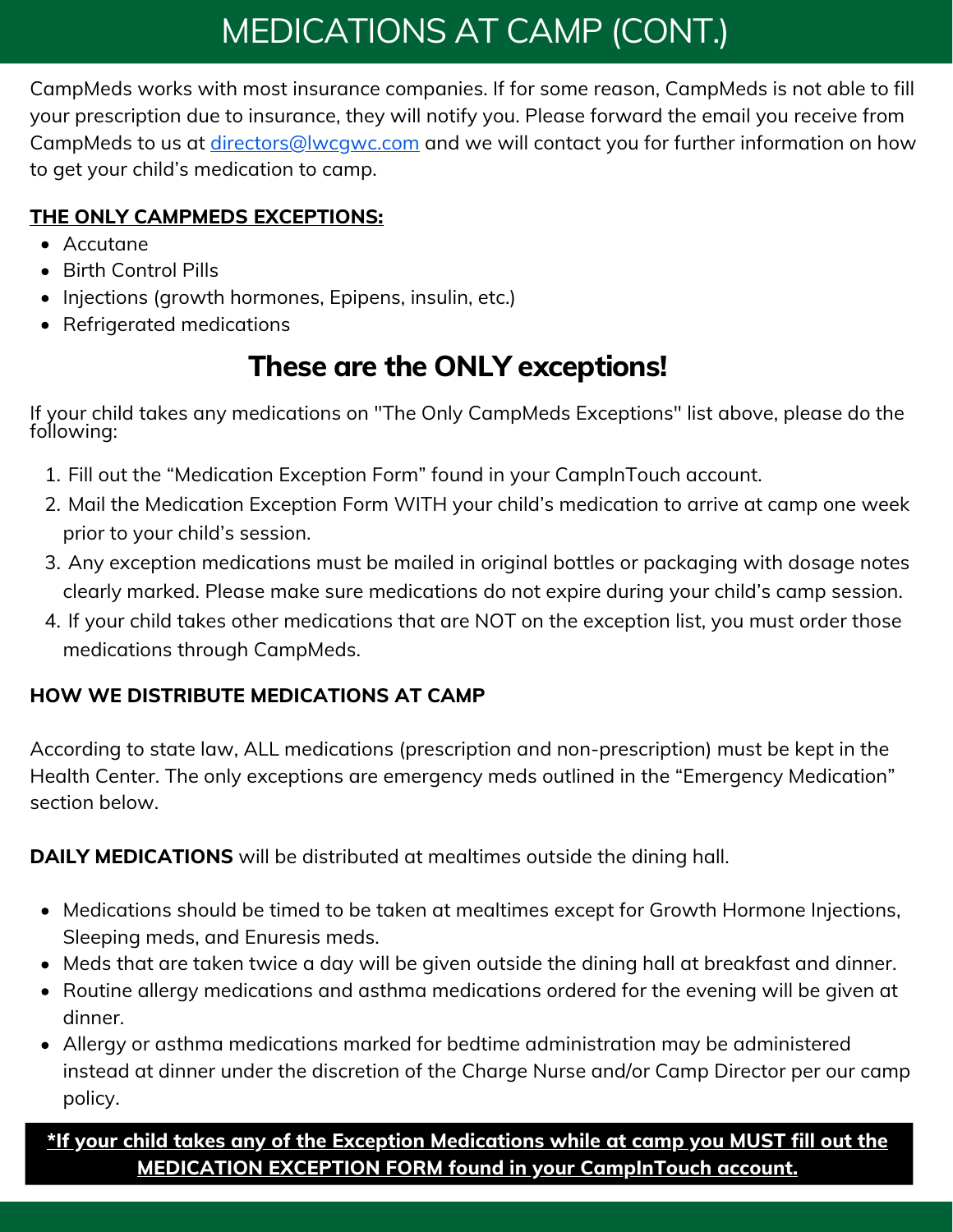# MEDICATIONS AT CAMP (CONT.)

If it is medically necessary to dispense your child's meds other than at mealtimes, your doctor must write a specific time on the prescription for CampMeds. This includes medication taken at bedtime.

You are responsible to check that your child's prescriptions are written correctly by the doctor.

AS NEEDED MEDICATIONS will be distributed only if your child goes to the health center and requests them.

## IMPORTANT INFORMATION ABOUT EPIPENS & EMERGENCY MEDICATION

If your child has food or other allergies that require an Epinephrine injector, EpiPen, or Auvi-Q at camp, please do the following:

- 1. Fill out the **FARE EMERGENCY CARE PLAN** that may be accessed through your CampInTouch account and must be signed by your child's physician. If your child already has an emergency action plan for school, you may send that plan instead of filling out a new one.
- 2. Upload to CampInTouch or mail the FARE Emergency Care Plan by June 1st.

**EMERGENCY MEDICATION** such as Epipens and Rescue Inhalers (Pro-air, Albuterol, Ventolin) may be kept with the camper IF your doctor feels it is necessary. We must have a doctor's note on the Physician's Examination Form for your child to carry their Epinephrine or keep it with them. If they need to carry their EpiPen, we recommend that you send a fanny pack or some type of bag for them to carry their EpiPen and plan in while at camp.

You must send an additional rescue inhaler one week before your child's session be kept in the Health Center for emergency use and trips. Camp is not responsible for medications kept in the cabin that are lost or become ineffective related to storage in hot cabins. All emergency meds MUST HAVE A PRESCRIPTION LABEL FOR THE INDIVIDUAL CAMPER accompanying it.

Please make sure that your child's EMERGENCY MEDS HAVE NOT EXPIRED, as we are unable to administer expired medications.

NEBULIZERS ARE AVAILABLE in the Health Center for your child's prescribed medication to be administered. You must still send the medication. We have tubing & mouthpiece setups to use at camp. Camp will not administer routine nebulizer treatments. Treatments will be administered if camp health staff deem necessary and can be safely administered.

**ORAL IMMUNOTHERAPY (OIT)** If your child is participating in OIT for their allergies, please notify the camp as soon as possible. We have very specific policies and procedures in place at camp for OIT to ensure safety for all campers.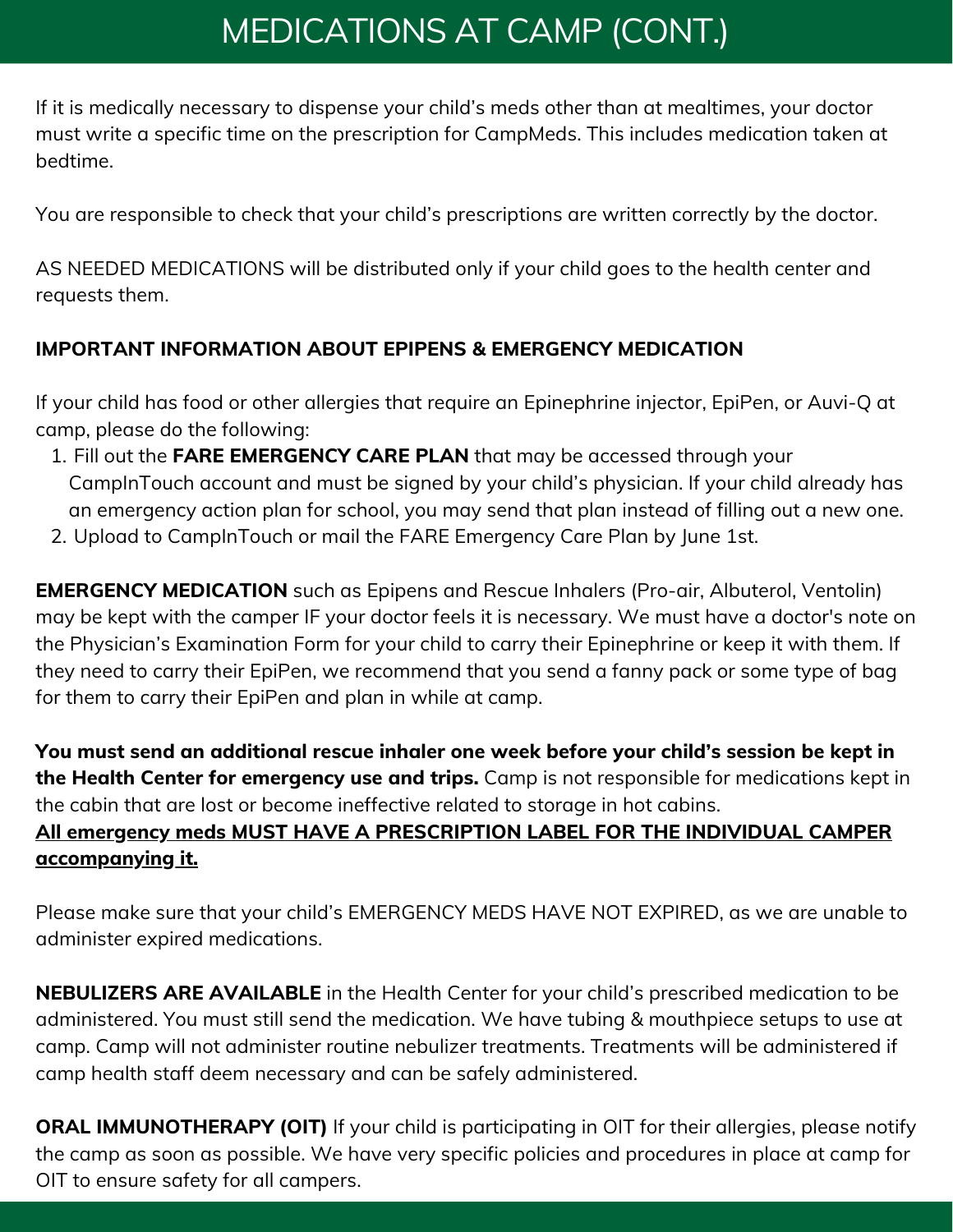# HEALTH CENTER COMMUNICATION & MENTAL **HEALTH**

### HEALTH CARE COMMUNICATION AT CAMP

If a camper is seen, treated, and continues to participate in camp activities we do NOT call home.

You can expect a call from Camp if…

- Your child is not feeling well AND spends the night in the Health Center. We will notify you either that day or the next morning, depending on what time the nurses admit your child to the health center.
- If it is necessary for your child to see a doctor or physician assistant, you will be notified of their visit, diagnosis, and treatment ordered within 24 hours.

Just like a doctor's office at home, our Health Center has "office hours" when campers can be seen by our nursing staff if it is not an emergency. For example, if a camper has a stomach ache or earache. Of course, our nurses are always available if a camper needs to be seen immediately.

Please remind your child to tell an adult if they are not feeling well at camp. Reassure them that it is our job to help keep them happy AND healthy during their time at camp.

### MENTAL, EMOTIONAL & SOCIAL HEALTH

While the camp experience is therapeutic in nature, Lake of the Woods & Greenwoods is not a therapeutic program. We train our staff to help foster social skills, relationships, and personal growth. It is important for families to have realistic expectations in terms of the support we are able to provide.

We do not have social workers or therapists on-site but encourage scheduling calls/Zooms with your child's provider to ensure support and continuity of care during their time at camp.

Please reach out to Dana Kite to schedule calls with your child's mental health provider or to discuss any significant changes in your child's health & well-being.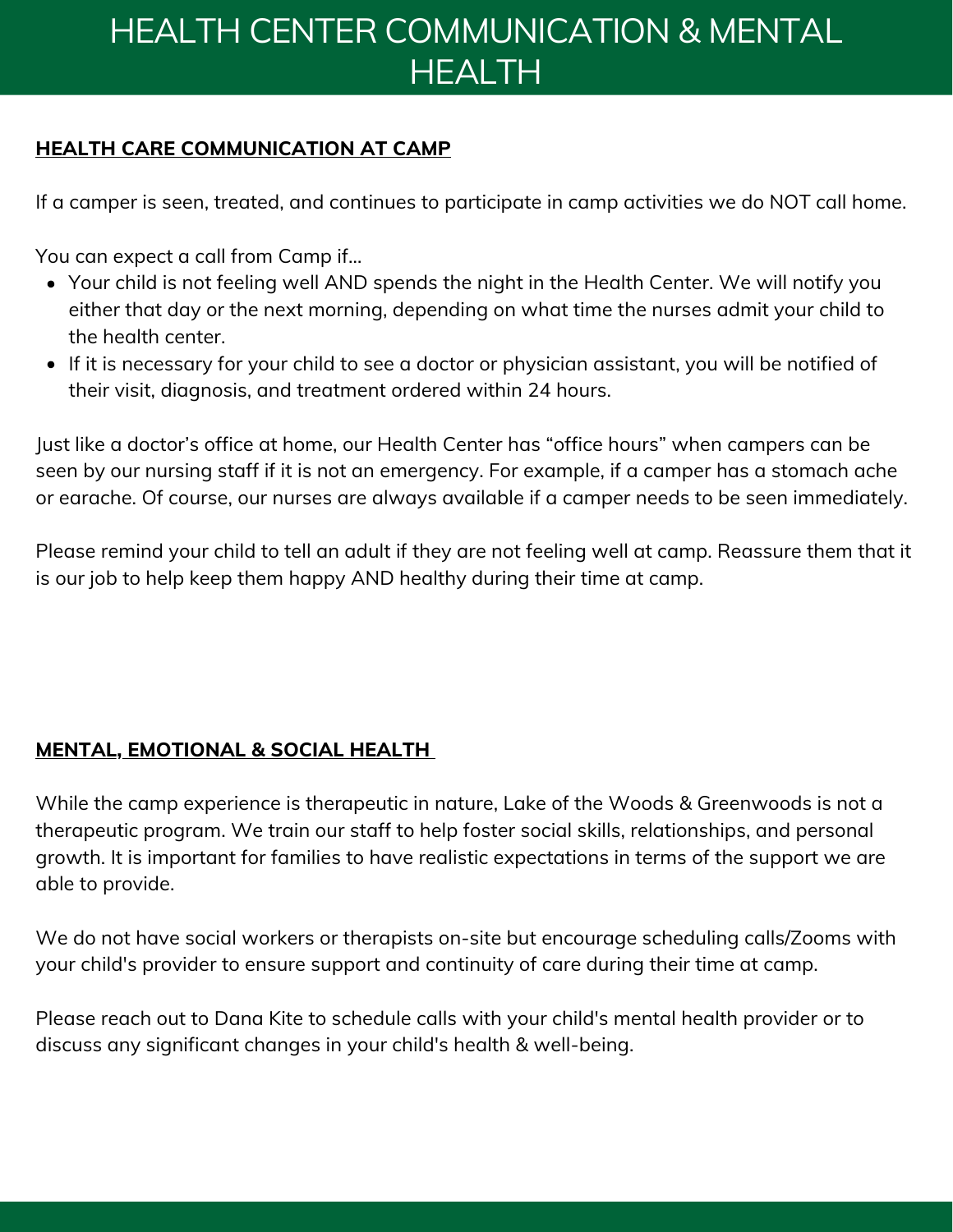#### DENTAL & ORTHODONTIC CARE AT CAMP

We recommend that all campers visit their orthodontist and their dentist before coming to camp. The orthodontists we work with within Michigan are not willing to do major repairs. They will do what they can to make sure your child is comfortable until they return home and see their own orthodontist. Parents will be billed for any charges for orthodontic and dental visits.

#### COMMUNICABLE DISEASES & IMMUNIZATIONS

We ask that you let us know prior to your child's arrival if your child has been treated for mono, strep, chickenpox, shingles, COVID-19, or any communicable disease within 3 weeks of the start of their session. You can call or email us at nurse@Lwcqwc.com.

If your child is NOT current on ALL IMMUNIZATIONS required for camp attendance, please contact us for further information. Campers age 11 and older are required to receive the Tdap Vaccine (Tetanus, Diphtheria, & Acellular Pertussis) AND the Meningococcal Vaccine.

#### TRIPS OUT OF CAMP

If your child is out of camp when it is time for his or her daily medication, the Trip Leader will administer the medication. As needed medications including inhalers, Epipens, Glucagon, diabetes supplies, and prescription migraine medications will also be sent with the Trip Leader to administer in the event your child needs them when off campgrounds.

#### TICK AND MOSQUITO PREVENTION

We partner with Ivy Oaks Analytics, a public health company that specializes in the control of ticks, mosquitoes, and poison ivy at large campgrounds, parks, and summer camps.

Although this has never been a major issue at Lake of the Woods & Greenwoods, we feel strongly that we do everything in our power to reduce the risks associated with ticks, mosquitoes, and poison ivy. The process Ivy Oaks uses includes ongoing tick population measurements, landscape modification, natural control methods, and more. Lake of the Woods & Greenwoods is proud to be one of the few camps nationally with an advanced public health standards certification secured by implementing this program. Please be sure to pack your camper with Deep Woods Off, or another repellent that contains DEET. We have found this to be most effective for prevention.